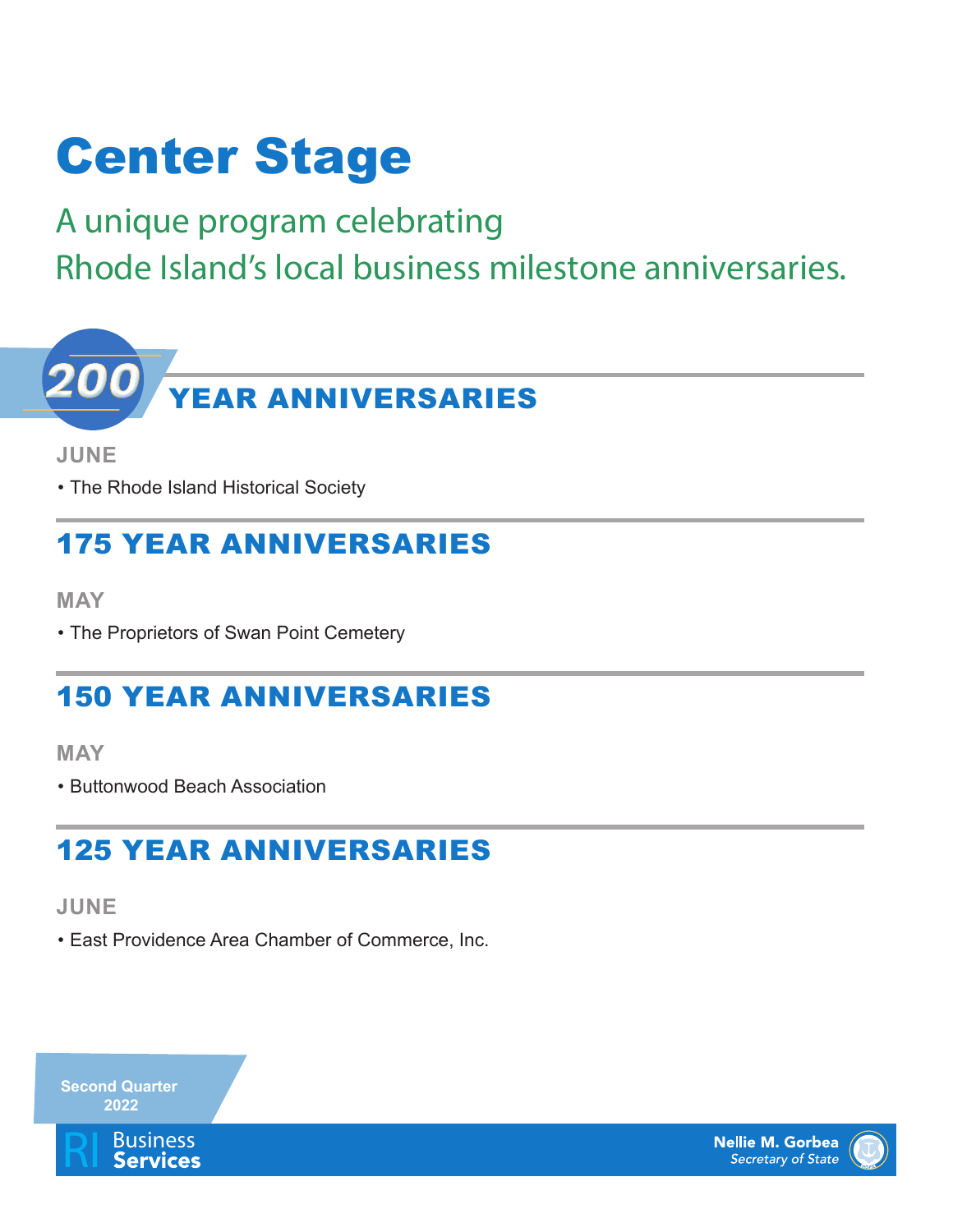# 100 YEAR ANNIVERSARIES

### **APRIL**

• The Wheeler School

**MAY**

• The Wanumetonomy Golf and Country Club, Incorporated

### 75 YEAR ANNIVERSARIES

#### **APRIL**

- Diamond Hill Cemetery
- Leo Council Building Association

#### **MAY**

- CARDI'S DEPARTMENT STORE, INC.
- MOORE'S MOTOR SERVICE, INC.

# 50 YEAR ANNIVERSARIES

#### **APRIL**

- TORAY PLASTICS (AMERICA), INC.
- Bishop Russell J. McVinney Memorial Foundation
- RHODE ISLAND SOCIETY OF PROFESSIONAL LANDSURVEYORS, INC.
- CAP'N JACKS, INC.
- Branch Graphics Inc.
- Twin Maples, Inc.
- ATLANTIC BEACH PARK, INC.
- BAYVIEW MARINE, INC.
- L. E. Whipple Pump Co.
- J & M DIAMOND TOOL, INC.
- RUSSO'S AUTO SALES INC.
- JOIN OUR NEIGHBORHOOD AND HELP (JONAH), INC.

**Second Quarter 2022**



**Celebrating** our local businesses!



"Small businesses and non-profits are the backbone of Rhode Island's economy."

> **Nellie M. Gorbea Secretary of State**